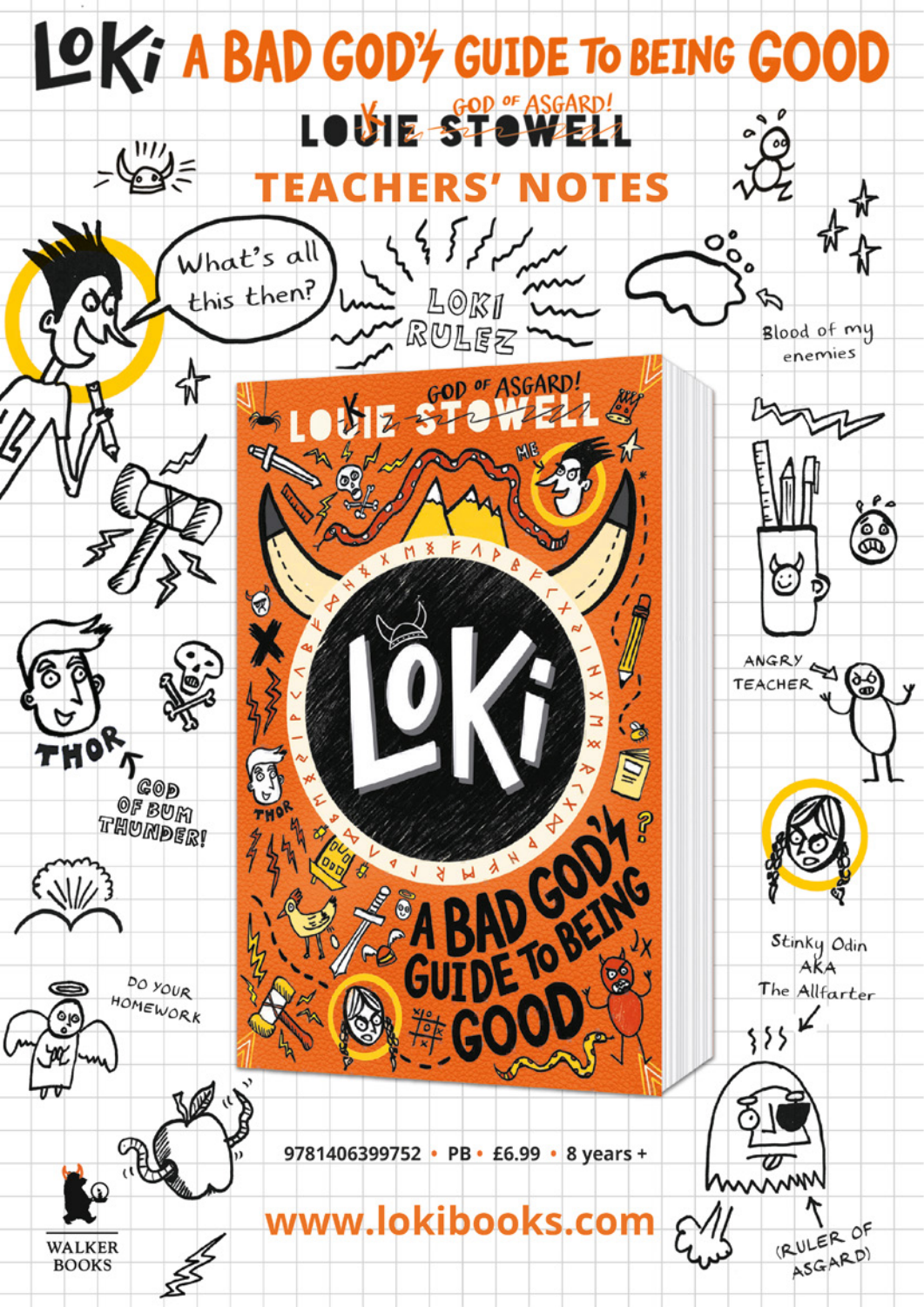*These notes have been written by the teachers at the CLPE to provide schools with ideas to develop comprehension and cross-curricular activities around this text. They build on our work supporting teachers to use quality texts throughout the reading curriculum. They encourage a deep reading of and reflection on the text, which may happen over a series of reading sessions, rather than in just one sitting. We hope you find them useful.*

*Packed with doodles and cartoons, this is the wry, witty and very funny diary of Norse god Loki and the trials of being trapped on Earth as a weedy eleven-year-old boy. After one prank too many, trickster god Loki is banished to live as a "normal" school boy. If he can show moral improvement within one month, then Loki can return to Asgard… and if he can't? Then it's eternity in a pit of angry snakes. To keep track of his progress, Odin has handed over this magical diary in which Loki is forced to confess the truth. Anyone reading Loki's diary is about to learn that this is one god who hasn't a clue how to tell good from bad, trust from tricks, or friends from enemies…*

These notes have been written with children in Key Stage 2 in mind, but you will need to adapt them as appropriate to the age and experience of your children.

### **Before You Start:**

- As you read through the book, it would be helpful to use a group Reading Journal or give children individual Reading Journals to record discussions and responses to the text. The children should also be asked to consider the author's use of language and how she creates a particular effect, response or image at key points throughout the text. The author's vocabulary also provides opportunities for word investigations.
- The length of the book means that you will need to consider how you wish children to engage with the text. You could use a blend of reading aloud by the adult; re-reading by the adult or the children and discussion of key passages; pupils reading sections of the text independently between sessions, depending on their experience, then summarising what they have read; revisiting specific passages and engaging in specific activities to deepen response and comprehension.
- To support children's overview of the story, you might provide children with opportunities to regularly summarise and revisit the main events of the book. As the narrative is framed around a 31-day trial for the main character, you could give children a simple calendar overview on which they can jot down their summary of the main events each day, particularly the ones that impact Loki's progress – or lack of – as the calendar counts down towards Odin's judgement.

| SUNDAY | <b>MONDAY</b> | TUESDAY | WEDNESDAY | THURSDAY | <b>FRIDAY</b> | <b>SATURDAY</b> |
|--------|---------------|---------|-----------|----------|---------------|-----------------|
|        |               | 2       | 3         | 4        | 5             | 6               |
|        | 8             | 19      | 10        | 11       | 12            | 13              |
|        | 15            | 16      | 17        | 18       | 19            | 20              |
| 21     | 22            | 23      | 24        | 25       | 26            | 27              |
| 28     | 29            | 30      | 31        |          |               |                 |



#### *Loki: A Bad God's Guide to Being Good* **Teachers' Notes** *©* **The Centre for Literacy in Primary Education**



Text and Illustrations © 2022 Louie Stowell. You may use this teaching resource freely in your school but it cannot be commercially published or reproduced or used for anything other than educational purposes without the express permission of CLPE.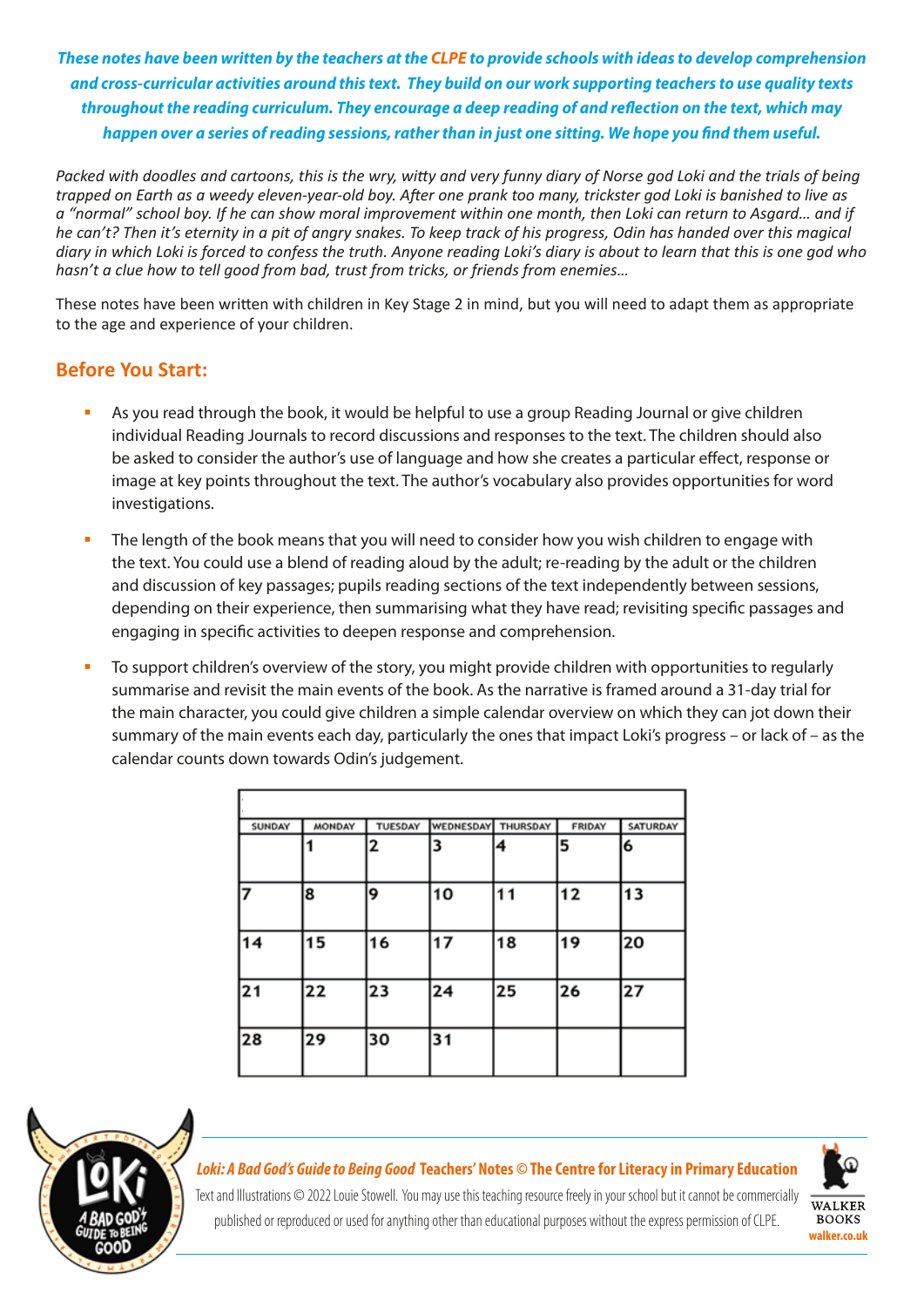## **Cover and Days 1–4 (pages 15-66)**

- Begin by sharing the cover, considering some of the messages or clues that it might contain about the book they are about to read. Ask the children to make predictions of what the story could be about and to justify their responses, drawing out any connections they may make to other stories. Record the children's responses around a photocopy of the cover and return to these as you read the book, comparing the children's initial thoughts with how the story actually unfolds.
- Children might start with the title. Have they heard of Loki before? Children might be familiar with the name and know that it refers to a character, either through familiarity with Norse and Viking culture and mythology or in relation to popular culture, such as the the comics and film character. If the children are aware that Loki is a Norse god, then they might begin to make connections with some of the other illustrations on the cover, such as the stereotypical Viking horned helmet, the drawings of Thor and his hammer, the runic symbols around the title and the reference to Asgard. They might note the "me" speech bubble and conclude that this must be an illustration of Loki. *Why write "me" and not "Loki"? What does that suggest about the narrator of this story?*
- Discuss more broadly the range of illustrations and the style of drawing used. *What do the style of the drawings suggest? What might the individual sketches and doodles suggest about the setting, characters and events of the book as well as the tone or genre of the story?* Children might discuss the deliberate decision to use a relatively simple informal drawing style. Discuss any connections that they make with other books they may have read or seen which feature this style of illustration (such as those by Jeff Kinney, Liz Pichon, Rachel Renée Russell, Emer Stamp, etc.). *What do those books have in common? How does that inform your expectations for this story?*
- Revisit the full title and consider what that might mean. *Why might Loki be described as a bad god? What does that suggest?* Allow children to draw on any wider subject knowledge where relevant to draw out expected characteristics and behaviours. *Why might this guide have been written? What does the idea of a guide suggest?*
- Draw together their overall thoughts so far. *What aspects of the cover intrigue you or interest you the most? Does the cover make you want to read the story? Why? Why not?*
- The children may have heard of the author Louie Stowell, or read other stories by her. *If so, what does your knowledge or experience of her other books lead you to expect here?*
- Open the book and explore the first few spreads together, responding to any further illustrations on the title and dedication pages and then pausing on the diagrams of the "Map of the Worlds", the cast of characters, and the timetable. *Why might Louie Stowell have chosen to include these before starting the story? What do you like about them? What do we learn from these spreads and how might they affect our expectations for the story to come?*
- As you discuss these spreads, explore what children already know about Norse mythology and the Viking era more broadly. Support them in generating personal lists of key words and their meanings that will support and enhance their comprehension and enjoyment as they read the text, such as Heimdall, Midgard, Asgard, the Rainbow Bridge, etc. If possible, provide access to a rich range of texts – non-fiction and collections of mythological tales, as well as titles linked to more recent depictions – to allow children to read more widely and deepen their understanding of references made during the story.



### *Loki: A Bad God's Guide to Being Good* **Teachers' Notes** *©* **The Centre for Literacy in Primary Education**



Text and Illustrations © 2022 Louie Stowell. You may use this teaching resource freely in your school but it cannot be commercially published or reproduced or used for anything other than educational purposes without the express permission of CLPE.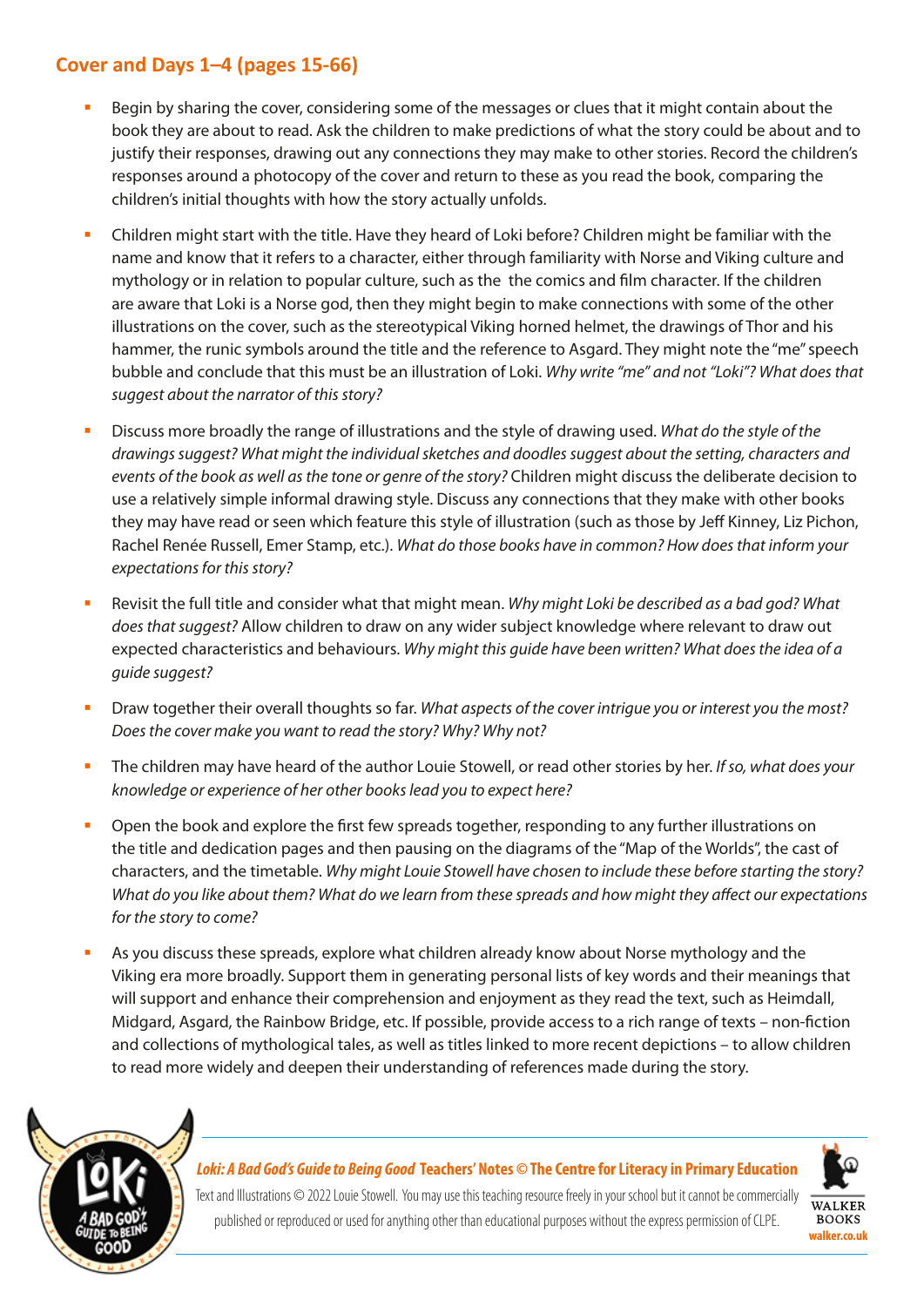- On the character page, ask the children for two or three characteristics or adjectives to describe the characters depicted. What aspects of the drawing – facial expressions, body language, costuming, etc. (or their knowledge of the mythological figures) – have supported that inference?
- Before reading Day 1, share the illustration that heads each chapter: the Loki Virtue Score. *What might that mean? What is "virtue"? Have you heard that term before?* Children might have heard of common sayings such as "patience is a virtue", or might make connections with other terms such as "virtuous". After establishing a clear meaning for the term, consider what that score might mean for Loki's character, and why that score might be being shared in this way. *Can you think of anyone that you would describe as virtuous? What behaviours or attitudes might be considered a "virtue"?* Children might suggest kindness, generosity, friendliness, compassion, helpfulness, etc. *What might someone need to do to raise their "virtue score"?*
- Read aloud the opening chapter (Day 1, pages 15-30). Afterwards, give the children time and space to reflect on and discuss what they have heard, and to consider what they think is happening in this chapter; who the main characters are and what we learn about them, and the extent to which this meets or subverts their expectations for the book. Establish children's understanding of the main events and information communicated in this chapter (*How has Loki ended up in this situation? What does he have to do? What happens if he doesn't?*) and then allow them to share their inferences and predictions for what that might mean: *What might make this task especially difficult for him? How do you think he feels about having to live like this? How do you know? Do you think Odin has selected a suitable and fair punishment? Why/why not?*
- As you discuss this chapter (and throughout the reading of the rest of the text) support children in reading and drawing out key vocabulary that they may not be familiar with or may not fully understand in the context. These might be words specifically related to Viking culture and mythology (such as: *mortal, Heimdall, Hyrrokkin, Thor, trickster, Odin, Sif, divine powers, Asgardian, Rainbow Bridge, Midgard, animal pelts, Allfather*). However, it may also include examples of literary language and phrases that won't commonly be used in children's daily spoken vocabulary, such as "*clapped in chains", "glorious nature", "disembodied voice", "Society of the Tedious and Humdrum", hovel, apocalyptically*, etc.
- Note these down and then support children's understanding using artefacts, photographs and video sources, as well as written definitions and examples, to bring these words to life and support the pupils in using them in context. It would also be useful to consider what the use of vocabulary like this suggests about our narrator.
- Following this, pupils can begin to take ownership for picking out and discussing words and possible meanings, finding ways to confirm meanings throughout the unit and enriching and enlarging their repertoire of historical vocabulary. They may keep their own individual word book, or note vocabulary in their Reading Journal. Alternatively, you may want to work together to create a shared glossary of the terms related to Viking culture that appear in the text as you read the book.
- Finish the session by drawing together their understanding of the main character at this stage. You might support the children recording their observations by completing a Role on the Wall poster for Loki. To do this, have a prepared outline (perhaps based on Louie Stowell's illustrations) onto which the children can record their ideas. Ask the children to write words or phrases on the outside of the outline that summarise what they know about his external characteristics – his appearance (and how that has changed!) as well as his actions, behaviours and speech. On the inside of the outline, children can note internal characteristics that might be described or can be inferred by the text and illustrations: Loki's thoughts, feelings and personality. Support the children in making explicit links between the external and internal. *For example,*



### *Loki: A Bad God's Guide to Being Good* **Teachers' Notes** *©* **The Centre for Literacy in Primary Education**



Text and Illustrations © 2022 Louie Stowell. You may use this teaching resource freely in your school but it cannot be commercially published or reproduced or used for anything other than educational purposes without the express permission of CLPE.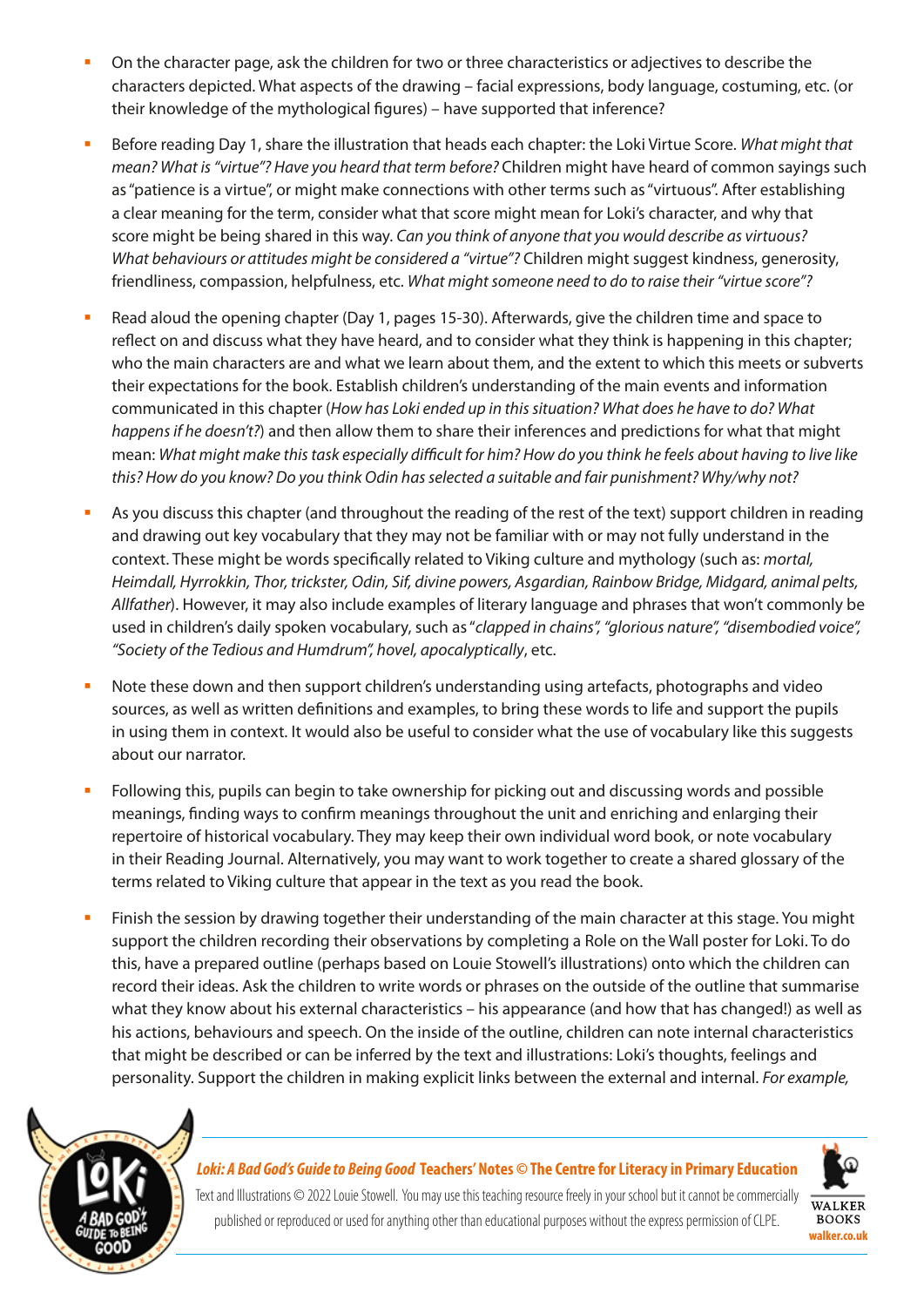*what does something Loki does — cutting off Sif's hair, answering back, refusing to keep the diary — tell us about his personality? Or, how does Loki's personality — clever, selfish, mocking, feeble — make a specific action or event seem most likely?*

- As the children read more of the book, encourage them to return to the Role on the Wall to record further insights and observations. These notes might be used to support children in writing a pen portrait or character description later in the book.
- Before the next session, either read aloud, or ask children to read independently, Days 2, 3 and 4 (pages 31-66).

# **Days 5–7 (pages 67-87)**

- Begin the session by asking the children to summarise what they have read in Days 2–4, and then discuss their responses to the text so far. The group can begin to explore their responses to it with the help of what Aidan Chambers calls "the four basic questions", giving children accessible starting points for discussion:
	- o *Was there anything you liked about this text?*
	- o *Was there anything that you particularly disliked?*
	- o *Was there anything that puzzled you?*
	- o *Were there any patterns … any connections that you noticed?*
- As you read on, the children will benefit from regular opportunities to return to these questions, sharing their personal responses to the key events and character developments as they occur.
- Children may discuss any further insights into the depiction of Loki as the main character and narrator of the story: *What more do we know about Loki? What elements of the character do you think are drawn from the original mythology? How do you think being a "human child" might have changed him? What more would you like to find out about him?* You might make age-appropriate retellings of Norse mythology available for children who are curious about his previous adventures that are regularly hinted at in the text. Children might recreate and add to the family tree that is drawn on pages 40-41. Discuss whether they feel that Loki has been fairly or unfairly treated by the other gods. What have they read that has led them to feel that way?
- *How does the author demonstrate that Loki does not quite fit in the human world, or understand it?* Children might refer to the way in which he interacts with humans or comments on the regular everyday elements of humans' lives. *Did they like those sections? Why/why not?* They might refer back to Loki's description of the school, or the label he writes on the drawing of the refrigerator on p32 that labels it a "*cold prison for human food". What other elements of day-to-day life do you think Loki wouldn't understand? How might he describe them? How might you explain them to him?*
- Discuss some of the similarities and differences between the depiction of Loki and Thor*. Do they like Thor? Why/why not? Which character do they prefer? What do you think the author has done to make you feel that way?* Children might benefit from creating a Role on the Wall for Thor and comparing it to their early impressions of Loki.
- Capture their early impressions of Valerie. *What do we know about her? What do we want to find out? Do we know why she might have been "staring daggers" in Chapter 2? Do you think she will be able to help Loki? Or will she be an adversary? What makes you think so?* If children are familiar with Norse mythology and beliefs,



### *Loki: A Bad God's Guide to Being Good* **Teachers' Notes** *©* **The Centre for Literacy in Primary Education**



Text and Illustrations © 2022 Louie Stowell. You may use this teaching resource freely in your school but it cannot be commercially published or reproduced or used for anything other than educational purposes without the express permission of CLPE.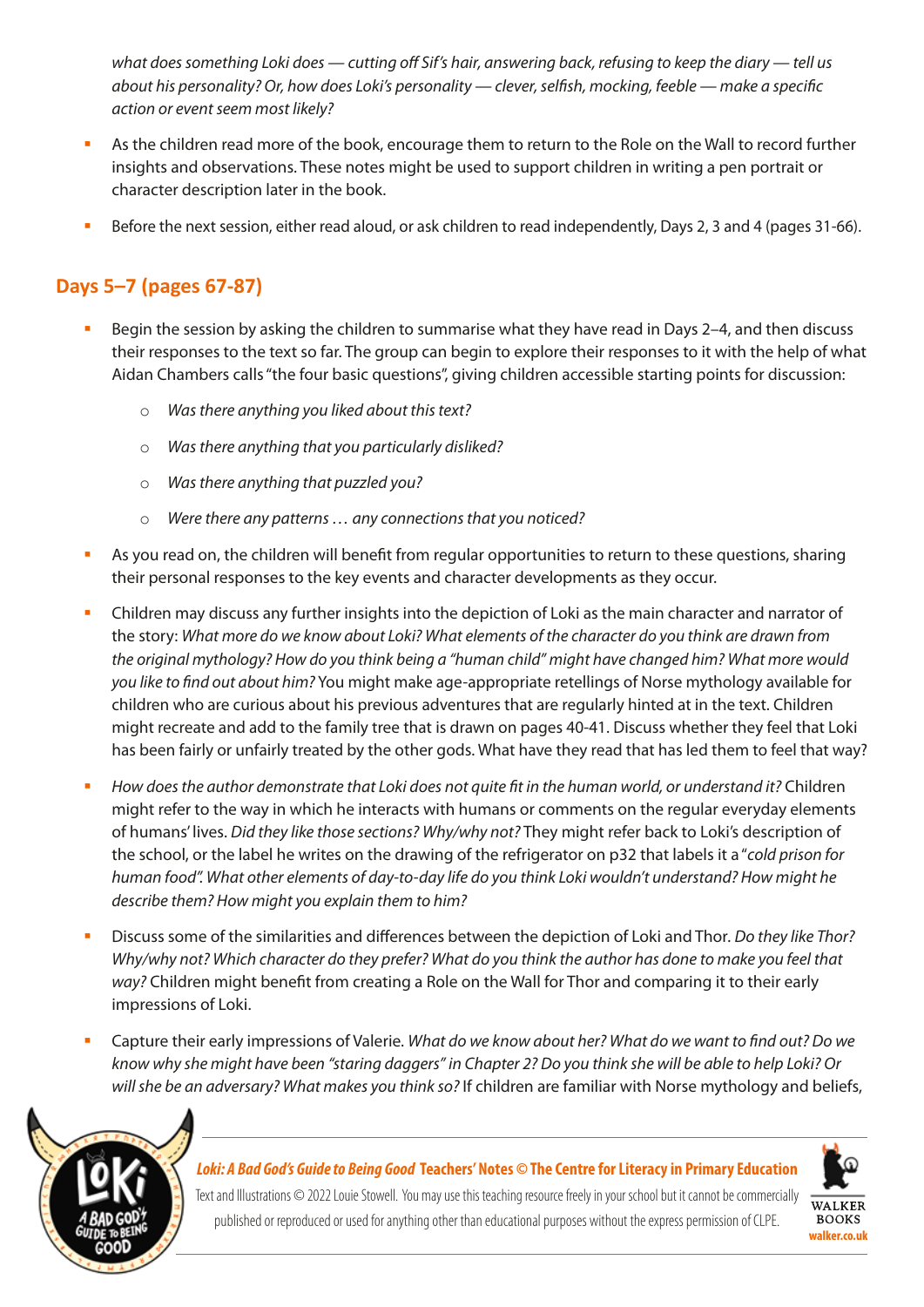they may note the similarity between the name Valerie and Valkyrie. *Why might that name have been selected? Who were the Valkyrie? What might this suggest about that character's role in the story?* 

- Next, read Days 5, 6 and 7 (pages 67-87), afterwards allowing the children to share their responses and insights into those new events and characterisations.
- Return together to p82 and re-read the definition of the internet according to the immortal Viking realm. *What does it suggest their view of the internet is? How do they feel about it? Do you think they approve of the internet or think it's useful? Do you agree with their definition? Why/why not?* You might compare this with the definitions that have already appeared relating to cars (p63), private schools (p46) and jobs (p45).
- Ask the children to consider and list some other aspects of modern life that Loki and the other gods may struggle to understand. *How might those lifestyle choices, behaviours or technology appear from their immortal point of view? How do you think they might define them?* Outside of this session, children could work with a partner to draft an additional entry for the "At A Glance Guide to Mortal Life in the 21<sup>st</sup> Century."
- Revisit the advice Loki receives about "being good". *What is suggested by Loki spending Day 7 trying to understand how to be good? Is he changing as a character? What do you think of the advice Loki receives? Which is the best piece of advice?*
- Discuss what advice they might give or how they might adapt, clarify or extend the advice listed in the book in order to help Loki be good. *Why is Loki finding it so difficult to be good? Do you think he is really trying? What makes you think that? Do you think it's in Loki's nature to be bad?* You might refer back to the Role on the Wall and the title of the book. *What makes him a "bad god"?*
- As the children reach the end of Loki's first week, consider whether they think Loki has made any progress. *Will his "LVS" have improved? How might the story develop from here?*

# **Days 8–13 (pages 88-111)**

- Read Days 8–11 (pages 88-104). After reading, allow children time to discuss what they have read, and to share their responses and observations, including any vocabulary that they wish to explore and define.
- Consider what more we learn about Loki's character through his behaviour as well as his writing. *What strategies does he use to try to get a smartphone? Why do you think he really wants one? Were his attempts to get it persuasive? Why do you think Heimdall and Hyrrokkin gave him his phone eventually? How does Loki use the phone? What do you think of his opinions and ideas about the way in which humans use phones? Are they accurate? Why/why not?* This discussion might lead to a wider conversation about appropriate and safe use of mobile phones, apps and how to recognise and appropriately deal with cyber-bullying or trolling behaviour online.
- Children can also consider the choices he makes that keep losing him more virtue points and how he might reverse this trend, as well as re-reading and discussing his views on shopping during Day 11. Add any new observations to the Role on the Wall poster. For example, children might consider how in keeping with Loki's character it is to ignore the advice he is given but then regret it afterwards (p104).
- Revisit sections of the text in which we can see clear examples of Louie Stowell shaping language to capture Loki's different voices. For example, the first paragraph of Day 9 (p94). Ask children to read it aloud



*Loki: A Bad God's Guide to Being Good* **Teachers' Notes** *©* **The Centre for Literacy in Primary Education**



Text and Illustrations © 2022 Louie Stowell. You may use this teaching resource freely in your school but it cannot be commercially published or reproduced or used for anything other than educational purposes without the express permission of CLPE.

**BOOKS walker.co.uk**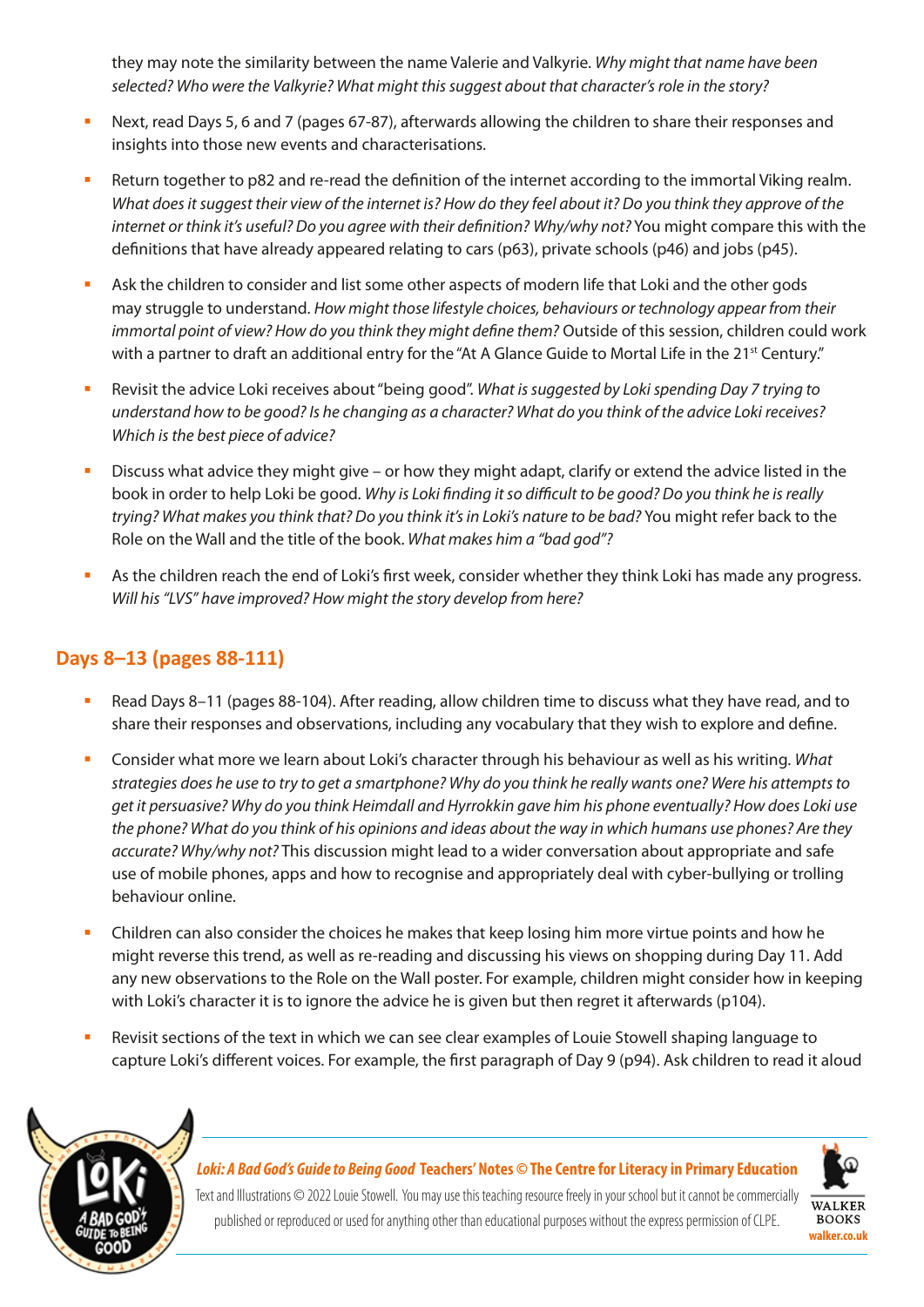to themselves and then to share what they notice about the language choices. *How has the vocabulary been chosen and the sentence structure crafted to take on different tones and levels of formality? How does the long opening sentence, crafted in a deliberately theatrical, complex and aloof manner contrast with the short, to-the-point reply? And how do these compare with the way in which Loki speaks when there are examples – within the text and in the speech bubbles – of his spoken dialogue?* Discuss together the choices that the author, Louie Stowell, has made in shaping Loki's written voice. *Did she have to write it like that? What other options did she have?* Work together to draft a version of the opening question that is more colloquial or informal, e.g. "Why did today feel so long?" Or perhaps it didn't need to be a question at all: "Today felt so long: but that's school for you!" Ask children what they like about these choices and different language structures, as well as thinking about what the impact would be on them as readers if the whole text had been written in that exaggerated or deliberately affected style. *Why might the author have chosen to limit the number of times she used that voice? Do you think the changes in tone suit the context and the character? Why/why not?*

- Before reading the next couple of days in the diary, ask the children to summarise how they feel about Valerie at this point. *What more do you know about her? What behaviours have you noticed? What do you think she wants? Is she up to something? What role do you think she might play in the story as it continues to unfold?*
- Then, read Days 12 and 13 (p105-111) and discuss the extent to which it confirmed or countered the group's expectations, as well as any further observations they might have made beyond that. *What did you think about Loki's test to see whether Valerie is a Frost Giant? What does that imply about Loki's character? Do you think that means she is no longer under suspicion?*
- Revisit the interaction between Thor and Loki on pages 109-110. Loki wonders whether one day they "might become friends". Discuss the relationship between them. *Do you think it's likely or possible that they might become friends? How do you think Loki felt when Thor said something nice to him? Why didn't he say something nice back? What do you think he could have said instead?* If children have created a Role on the Wall for Thor, at this stage they might revisit those, draw out any similarities and differences between the two gods and add any further observations or insights. *What does it suggest that only the cat "appreciates" Loki?*
- Before the next session, read Days 14 and 15 (pages 112-120).

# **Days 14–17 (pages 110-147)**

- Start the session by reviewing the events of Days 14 and 15 and any observations the children might have made during their reading. Children might draw attention to the opening of Chapter 14 as a further example of the overly formal, arch language choices: "But what need have I of Thor?" Discuss how that tone has been achieved by playing with the order of the words, particularly the placement of the verb in relation to the subject. *How would it feel different if the author had written: "Why would I need Thor?"*
- Revisit the moment when the Frost Giant sheds her disguise and offers Loki the deal (p120). Children might respond to aspects of the language that help them to visualise the Frost Giant's appearance. How does the text add to the visual representation in the drawings? *How do we feel when the Frost Giant appears? Is there a sense of threat? Why might that be?* As well as the language in this section, children might recall moments of foreshadowing earlier in the book, with Thor's constant paranoia and worry over the potential appearance of Frost Giants suggesting their menace and danger.



#### *Loki: A Bad God's Guide to Being Good* **Teachers' Notes** *©* **The Centre for Literacy in Primary Education**



Text and Illustrations © 2022 Louie Stowell. You may use this teaching resource freely in your school but it cannot be commercially published or reproduced or used for anything other than educational purposes without the express permission of CLPE.

**BOOKS walker.co.uk**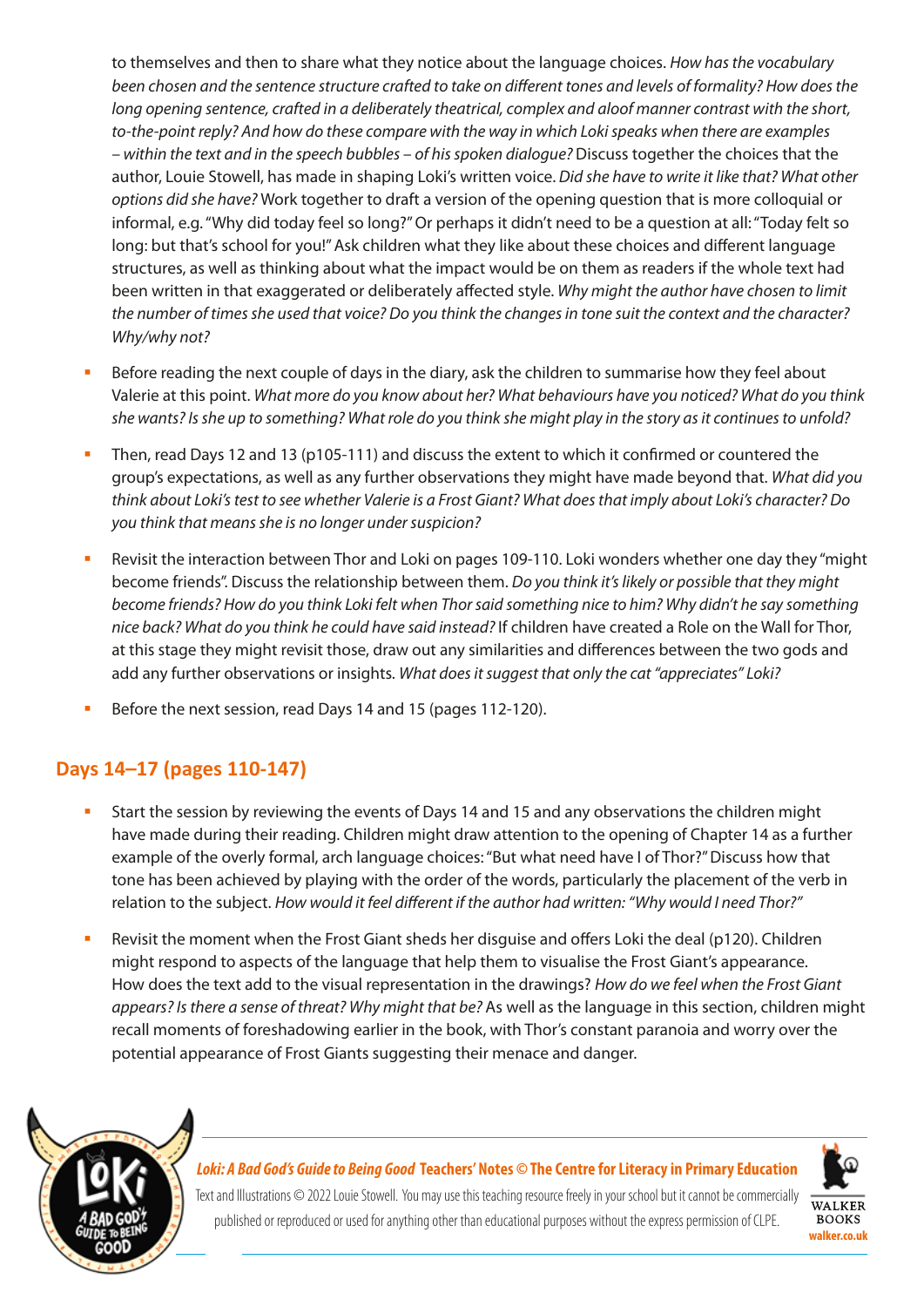- Look at the moment when Loki accepts the deal: "I gulped. But I didn't hesitate for long." *How do you think Loki feels in this moment? Why do you think he has accepted so quickly? What do we think might happen? What might the consequences of this deal be for Thor and Loki?*
- Note down the children's predictions, and then go on to read Days 16 and 17, pausing at the end of Day 16 to consider what Loki's response to Valerie's clear distress might mean for his character. *Is he changing? Does he have some empathy?*
- Day 17 is an event-filled, longer chapter, so allow the children time to look back through the pages and to summarise the main events, and then to share their responses. *What did you like or dislike about the chapter? What was your favourite moment? Were there moments when your feelings changed or altered? Were there any words or phrases that you particularly liked? Why? Did you have any new insights into any of the characters?*
- Return to the children's earlier observations about the relationship and comparison between the characters of Thor and Loki. *How do you think Loki manages to trick Thor? Was Thor difficult to influence? Why do you think that might be? Is he trusting while Loki is suspicious?* Look for other contrasts between the characters and examples of their behaviour which exemplifies these characteristics. The group might discuss how those characteristics can sometimes be considered a weakness, for example: Thor is so sure of his strength that he falls into the trap, while Loki is so pleased with himself for tricking Thor that he doesn't realise he might be being tricked as well.
- Invite children to respond to the way in which Louie Stowell draws upon multiple devices to tell her story. Within this chapter, as well as the core text, she includes comic strip, speech bubbles, thought bubbles, doodles that comment on the action (e.g. the alligator saying "I'm imaginary"), plans and diagrams, sound effects, changes in font, illustrations that are metaphors (the text calls Loki's "web of lies" a "comfort zone", which the illustration takes literally). *What do you like about this form of storytelling? How do these elements add to the text? What do you find particularly effective or engaging? Why do you think that might be?* Children might also make connections with other texts that use a similar combination to strengthen storytelling and appeal.
- Finish by summarising what the events in this chapter might mean for Loki's story as it continues to unfold. *How will it affect his "virtue score"? What does it mean for his relationship with Thor? What impact might this lie have on his "friendship" (as he refers to it) with Valerie? What are the biggest threats to Loki at this stage?*
- Before the next session, read Days 18, 19 and 20 (pages 150-159).

### **Day 18–24 (pages 150-179)**

- As usual, begin by giving children the opportunity to revisit, summarise and respond to what they have read in Days 18-20. Children might particularly note the signs that Loki might be more open to the idea of being good. *What suggests that he might be able to change and therefore meet Odin's challenge? In what regard is he still struggling?* Although he has exhibited some positive characteristics (standing up for Valerie and his tentative response to her praise of his behaviour and suggestions of friendship), children might raise further examples of his online behaviour (building on earlier responses to his cyber-bullying through the smartphone).
- In addition to this session, the children might like to research the art of "flyting" to find out more about how Viking poets and warriors engaged in this type of competition of words. After finding out a little more about Viking insults, they could write a short, scripted scene or comic strip depicting a flyting competition between Thor and Loki.



#### *Loki: A Bad God's Guide to Being Good* **Teachers' Notes** *©* **The Centre for Literacy in Primary Education**



Text and Illustrations © 2022 Louie Stowell. You may use this teaching resource freely in your school but it cannot be commercially published or reproduced or used for anything other than educational purposes without the express permission of CLPE.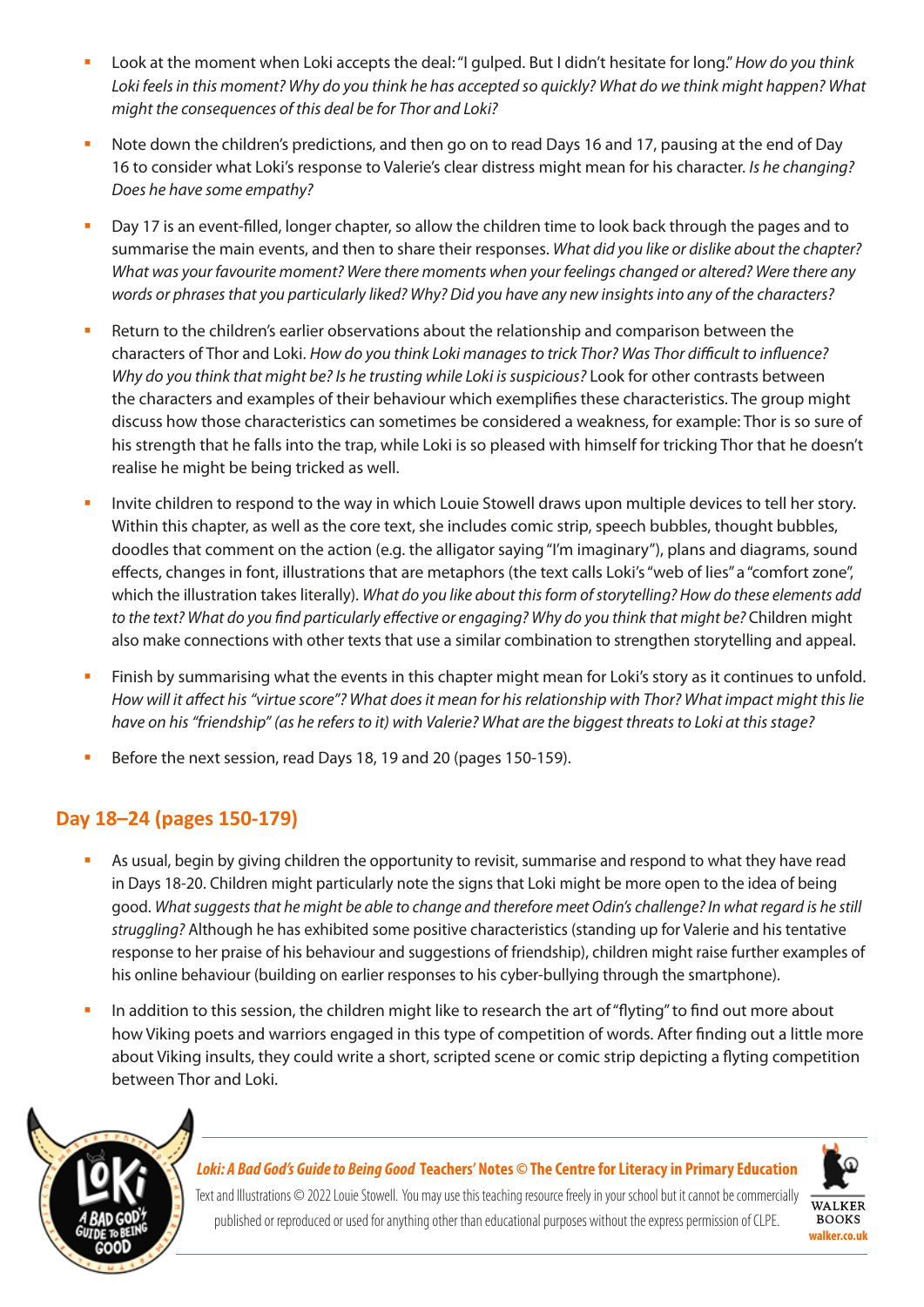- Go on to read Days 21 and 22 (pages 160-174).
- Ask the children to discuss their response to Loki's plan: to give lots of money to charity in the hope that this benevolent act of philanthropy will make up for all of his previous wrongdoing. *Where do you think he got this idea? Do you think that – in principle – it is a good idea? Why/why not? Do you think that it's a practical idea? Is it possible for him to do this? What is the main obstacle that he needs to overcome? Children will also want to discuss the deal that he has made to get the money. Do they think that the positives of giving the money away would outweigh the negative behaviour required to get the money?*
- Discuss the speech bubbles in this chapter that come from what Loki describes as the "incredibly annoying voice" in his head. *What is this voice? Where is it coming from?* Children might make connections back to the entry for Day 19 (p153) when Loki first began to hear a *"faint sound inside [his] mind"*. Remind them of Loki's internet search on p83, which advised him to listen to his conscience*. How would you define the word "conscience"? How would you describe it to someone else? What is Loki's conscience advising him to do? Why might it be starting to speak up now, when he previously said that he didn't have a conscience?* Children might feel comfortable sharing their own stories of when they should have (or did) listen to their own conscience to stop them from doing something they shouldn't have.
- Ask the children to think about whether it is likely that Loki will ever listen to his conscience. *Why/why not? What do you think it should be saying? If you could be the voice of Loki's conscience, what would you say to convince him to be good?* Give children time to discuss their ideas in pairs or small groups and jot down some thoughts, before asking them to share with the wider group.
- Finally, read and ask the children to summarise the short entries for Days 23 and 24. *What evidence can you find that Loki is changing? What suggests that he remains the same selfish and self-obsessed god that he started as?* Children might draw out phrases such as his "greatest good" being "the greatest good there is" (p176). What is the effect on you of finishing that chapter on a question rather than a statement? Ask the children to sum up what Loki's plan is. *How is he going to embarrass Valerie? Why might this be a bad idea? Do you think he is capable of tricking her into singing? Would somebody be able to trick you into doing something you didn't want to?*
- Before the next session, ask the children to jot down their predictions for how they think the book might end. Loki only has one more week. *Do you think he will be able to meet Odin's demands? If not, what might stop him? If he does, how? What will Odin's response be either way?*

# **Days 25–31 (pages 180-236)**

- Start the session by returning to the predictions that were made at the end of the previous session. *How do you think the book is going to end? Will Loki manage to avoid his punishment? What makes you think that?*  Invite children to share their thoughts about the character. *Do you want Loki to succeed? Do you want him to get away with it? Do you like him as a character? What makes you like or not like him? What would be a satisfying ending for you as a reader?*
- Read Days 25-29, allowing for children to respond to new information and share their opinions. After reading Day 28, pause briefly to allow the children to discuss their predictions for what might happen on Day 29: *What evidence do we find that Loki is actually very good at tricking people? Do you think he'll go through with his plan? Do you think he might succeed after all? What evidence suggests that he might back out of his deal?*



#### *Loki: A Bad God's Guide to Being Good* **Teachers' Notes** *©* **The Centre for Literacy in Primary Education**



Text and Illustrations © 2022 Louie Stowell. You may use this teaching resource freely in your school but it cannot be commercially published or reproduced or used for anything other than educational purposes without the express permission of CLPE.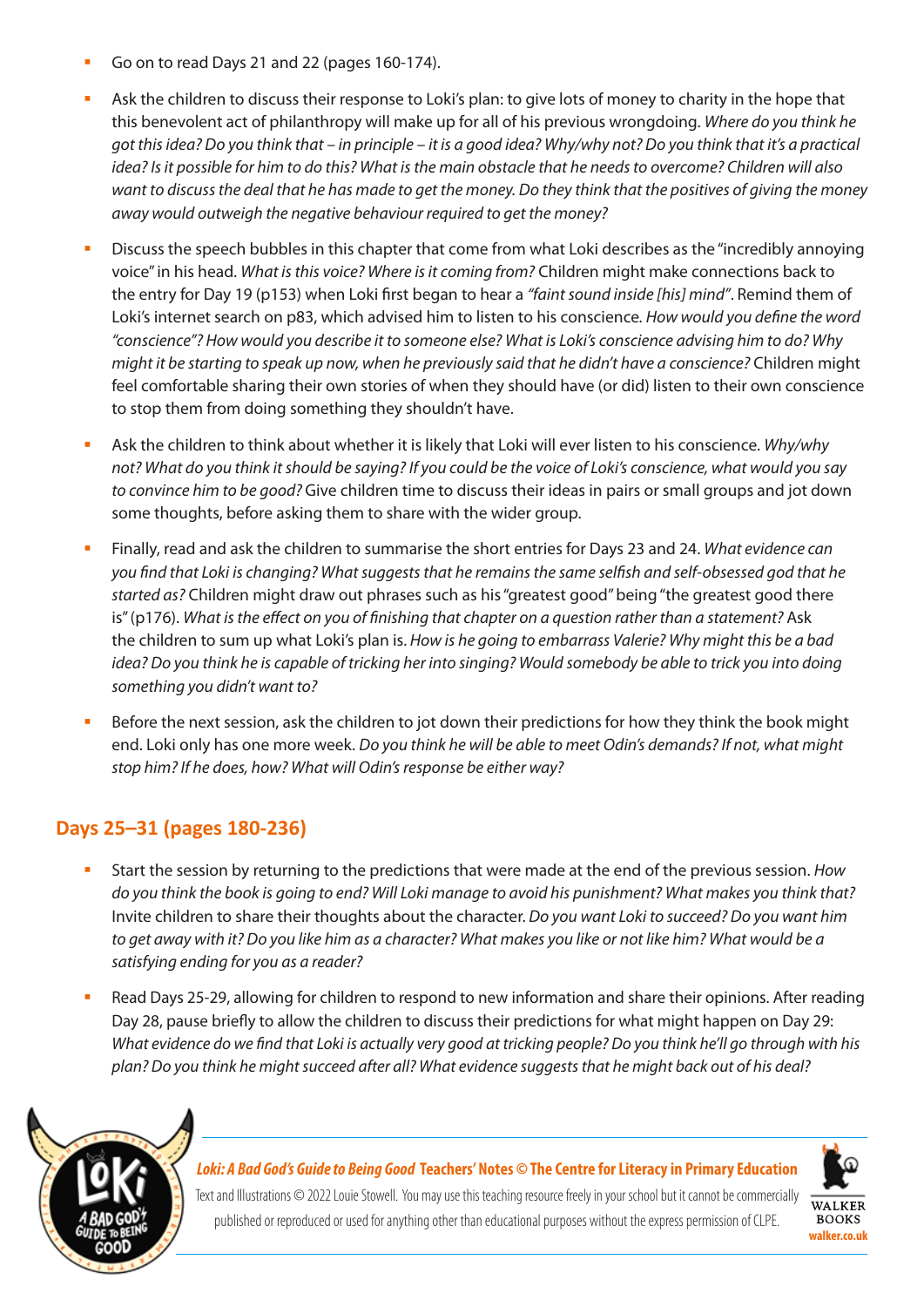- After reading Day 29, allow the children time to discuss what they have heard. Does it change their earlier opinions about the character? What might this mean for the end of the story? Invite children to look back through the text and illustrations from Day 29 and note the shifting emotions of Valerie and Loki as the events unfold. *How do you think Valerie is feeling before, during and after the talent show? Do you think she suspects that Loki is lying? When does she realise for certain?* Ask the children to look for examples in the text of the different ways in which Louie Stowell depicts the characters' thoughts and feelings. Children might draw out phrases like Loki feeling "oddly empty" or "feeling like all the air was gone from my lungs"; they might mention the illustration of his elongated nose (p202) or the image of him shrunk down smaller than the bag of money (p203).
- At the end of the chapter, Loki realises that he has made a terrible mistake and Thor tells him that there is no more hope for him. *What might this mean for the end of the story? Can Loki make up for the choices he has made?*
- Read aloud the final two chapters and then ask children to share their responses to the way the book ends. *Did you like the way the book finished? Did any aspect of the ending surprise you? Is it a satisfying end for the characters? Why do you think Loki chooses to try and rescue Valerie?*
- Draw together their overall thoughts on the book: *What did you like about the text? Was there anything that you particularly disliked? Was there anything that puzzled you? Did it remind you of anything else you've read or seen?* Discuss how the book compared with their original expectations and whether they think they would enjoy other books like this one.
- Invite the group to share their final thoughts about the main character. *Would you describe Loki as the hero of this story? Why/why not? What characteristics would we expect a story's hero to have? Draw out some* examples of familiar literary heroes based on the children's recent reading to compare with Loki. Discuss some of the ways in which we might distinguish between a book's hero and its protagonist. Introduce children to the term anti-hero. An anti-hero is usually the main character in a story, but they spend most of the story doing bad things, rather than good, and although they might learn some lessons, they still remain largely "bad" by the end of the story. *Is Loki an anti-hero? Do you think there's a limit to how selfish the protagonist can be before we don't want to spend time with them? How did this story tread the line between hero and villain? Did you sympathise or empathise with Loki to a different extent at different parts of the story?* Invite children to make connections with other anti-heroes in children's literature, or across popular culture. Children might be aware of characters like Artemis Fowl (from Eoin Colfer's series) or Francesca Simon's Horrid Henry. They might also make connections with characters in comic books such as Dennis the Menace and Minnie the Minx from *The Beano*, or Evil Emperor Penguin from *The Phoenix*.
- Ask the children to describe their favourite part of the story. Provide the children with an oral scaffold, for example: *the most memorable part of the story was… because…*; *my top moment in the story was… because…* and in pairs ask them to identify their favourite part of the narrative. Encourage children to give reasons for their choices and invite some children to share these.
- If children enjoyed the book, they might be invited to think about who they would recommend it to, and to write short reviews, summarising the basic plot without giving away any key details that would spoil surprises for a would-be reader. They could share what they liked about the book and what they might compare it to, e.g. "*If you enjoyed \_\_\_\_\_, then you might like to try \_\_\_\_\_"*. Discuss with the children where best to share their reviews. They might be added to the class or school webpage, added to a class newsletter, or displayed in the book corner or school library.



*Loki: A Bad God's Guide to Being Good* **Teachers' Notes** *©* **The Centre for Literacy in Primary Education**



Text and Illustrations © 2022 Louie Stowell. You may use this teaching resource freely in your school but it cannot be commercially published or reproduced or used for anything other than educational purposes without the express permission of CLPE.

**BOOKS walker.co.uk**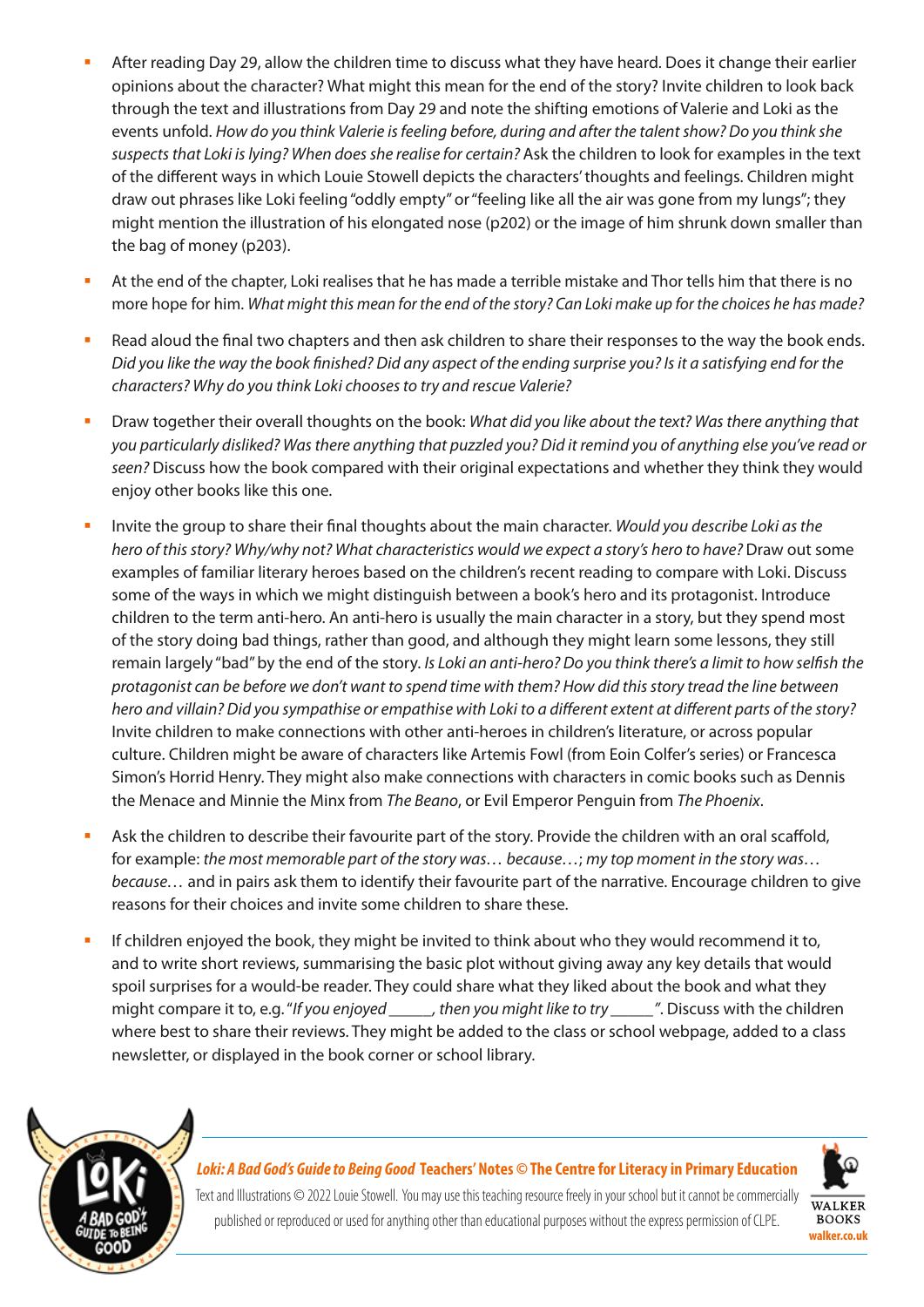Leave multiple copies of the book in the book corner for the children to revisit and re-read in independent reading time, by themselves or socially in a group.

## **After Reading:**

- After reading the novel, children might engage in a comparative literature study, investigating and comparing different depictions of Loki. Children could be provided with copies of different texts featuring the Norse god, Loki, as a character and draw out the different elements of his character*. How is he depicted? What are his physical attributes? How does he speak? What does he say? What is suggested by his actions? What is his relationship with Thor, and the other gods? Would you describe his depiction as hero, anti-hero, villain or something else?* Children could compare Louie Stowell's version of Loki with his appearances in retellings of the original myths, in other contemporary stories, and within the popular comics (see suggested texts below). Carefully selected short scenes from the Cinematic Universe could also be used to draw out similarities and differences.
- Review the story in chronological order and consider the different emotions that Loki has felt throughout the story, the high and low points, using the Role on the Wall to support discussion of his emotional journey. You could use **hot-seating** to explore the feelings of any of the characters further; in hot-seating, one member of the group role-plays a central character from the story and is interviewed by the other children. This activity involves children closely examining a character's motivation and responses. The children could work collaboratively to choose words that describe a character's emotions at different points of the story. Write these on post-it notes and then organise them to demonstrate shades of emotional intensity that they have felt in the story, creating a **graph of emotion**.
- Louie Stowell's novel ends with Loki and his family choosing to remain on Earth, and the assurance that this adventure is set to be continued. *What would you like to see from a future Loki story? Are there characters from this story that you would like to see returning? Will the Frost Giants try to take their revenge on Thor and Loki? What other threats might there be? How might some of Loki's more negative character traits cause him problems or create obstacles to his life on Earth?* After discussing and jotting down ideas for future stories, children might be given time to start drafting their own Loki sequel. Like this story, their finished ideas could be presented as a mixture of text and illustration, with some sequences published in comic strip form.
- In imagining and creating descriptions of modern devices and practices as seen from a Viking (and immortal!) point of view, children could be provided with an opportunity to explore kennings and other metaphors and imagery associated with Viking naming, poetry and storytelling, such as the heiti. Children can try to create their own hyphenated compound descriptors for other modern-day objects such as laptops or motorised scooters. Look at some examples of kennings here: https://clpe.org.uk/poetry/poetic-devices/kenning
- Provide further opportunities for children to access different retellings of Vikings myths and legends during time set aside for independent reading.



*Loki: A Bad God's Guide to Being Good* **Teachers' Notes** *©* **The Centre for Literacy in Primary Education**



**walker.co.uk**

Text and Illustrations © 2022 Louie Stowell. You may use this teaching resource freely in your school but it cannot be commercially published or reproduced or used for anything other than educational purposes without the express permission of CLPE.